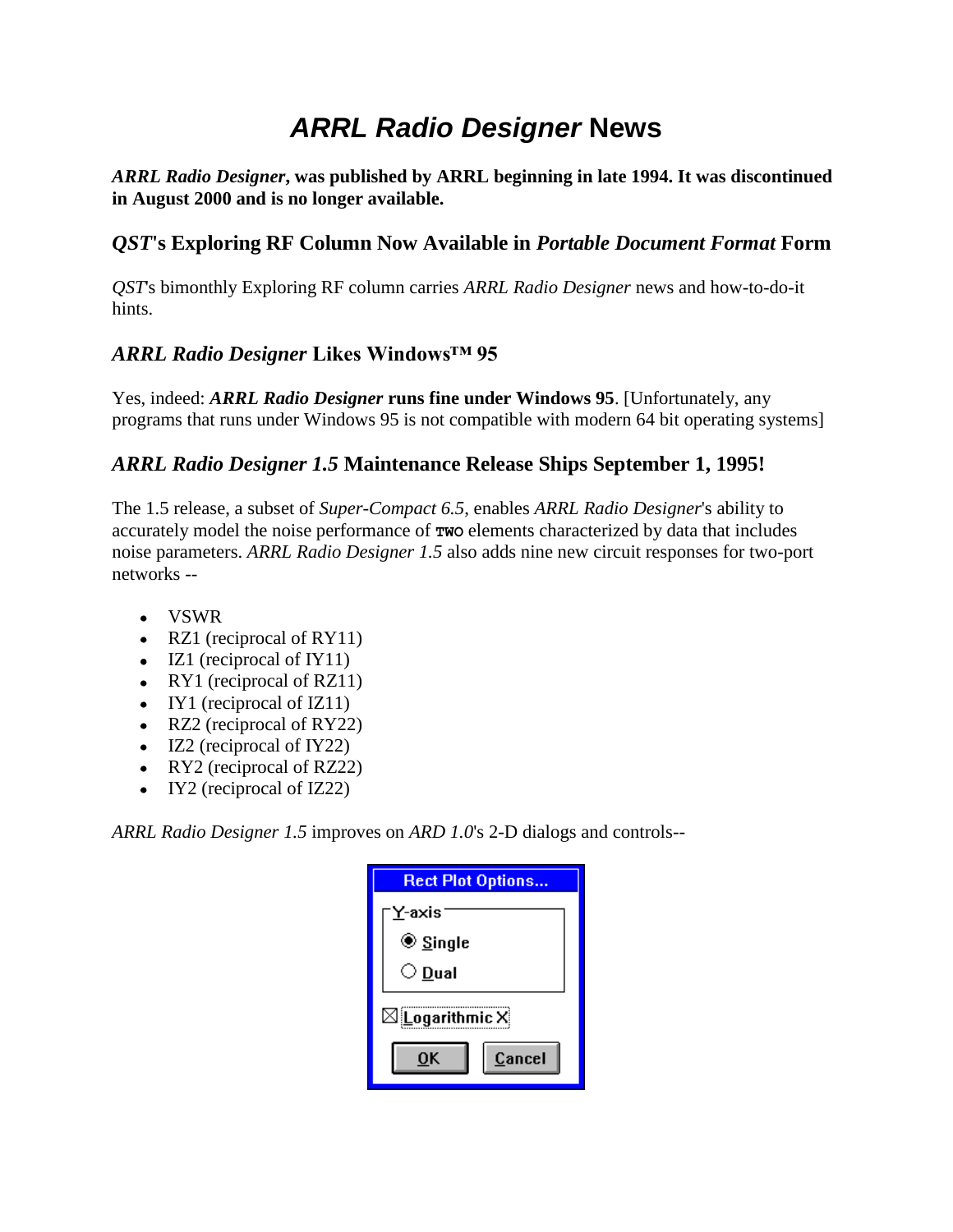--with the 3-D dialogs and controls you've come to expect in modern *Windows*™ applications:

| <b>Rect Plot Options</b>                     |
|----------------------------------------------|
| Y-axis                                       |
| $\bullet$ Single                             |
| $\circ$ Dual                                 |
| $\overline{\mathbf{x}}$ <i>Logarithmic</i> X |
| Cancel<br>OΚ                                 |

**List of Exploring RF articles**

**Jan 1996 -** *QST* **(Pg. 79)**

**An ARRL Radio Designer Voltage Probe Mystery: The 3-dB Pad that Loses 9 dB (Exploring RF)** 

**Author:** Newkirk, David, WJ1Z **Article:** [QST Archive \[PDF\]](http://p1k.arrl.org/pubs_archive/92226) **Keywords:** TROUBLESHOOT RADIO DESIGN VOLTAGE PROBE

**Mar 1996 -** *QST* **(Pg. 67)**

**Gyrating with ARRL Radio Designer (Exploring RF)** 

**Author:** Newkirk, David, WJ1Z **Article:** [QST Archive \[PDF\]](http://p1k.arrl.org/pubs_archive/92345) **Keywords:** OP AMP RADIO DESIGN

**May 1996 -** *QST* **(Pg. 78)**

**Frequently Asked Questions About ARRL Radio Designer Reports and Report Editor (Exploring RF)**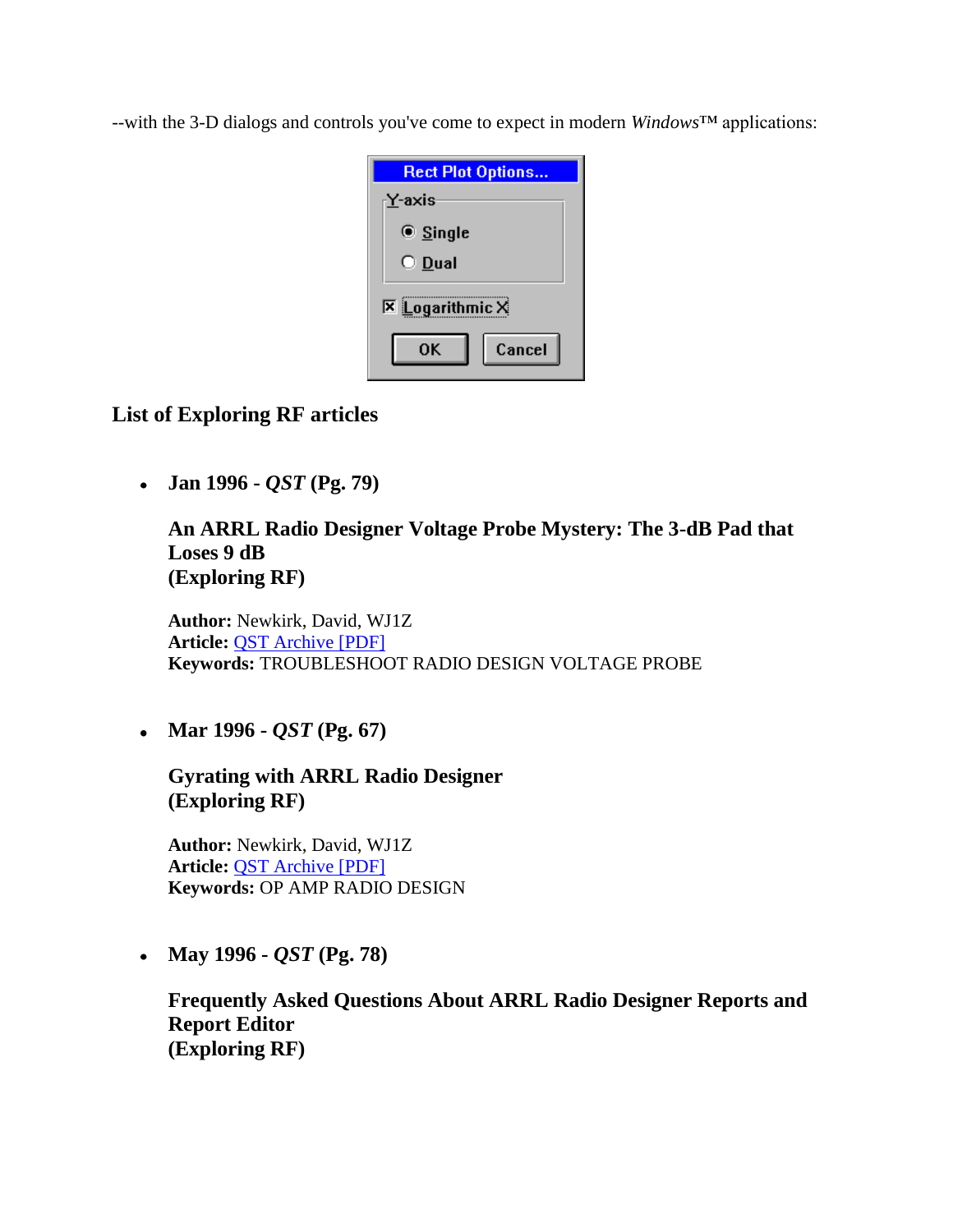**Author:** Newkirk, Dave, WJ1Z **Article:** [QST Archive \[PDF\]](http://p1k.arrl.org/pubs_archive/92476)

**Jul 1996 -** *QST* **(Pg. 68)**

## **ARRL Radio Designer versus Oscillators, Part 1 (Exploring RF)**

**Author:** Newkirk, David, WJ1Z **Article:** [QST Archive \[PDF\]](http://p1k.arrl.org/pubs_archive/92598) **Keywords:** COMPUTER SOFTWARE DESIGN

**Sep 1996 -** *QST* **(Pg. 79)**

## **ARRL Radio Designer Versus Oscillators, Part 2 (Exploring RF)**

**Author:** Newkirk, David, WJ1Z **Article:** [QST Archive \[PDF\]](http://p1k.arrl.org/pubs_archive/92725) **Keywords:** RADIO DESIGN OSCILLATOR

**Jan 1995 -** *QST* **(Pg. 80)**

### **Optimizing Circuit Performance with ARRL Radio Designer (Exploring RF)**

**Author:** Newkirk, David, WJ1Z **Article:** [QST Archive \[PDF\]](http://p1k.arrl.org/pubs_archive/91117) **Keywords:** RADIO DESIGN SOFTWARE COMPUTER

**Mar 1995 -** *QST* **(Pg. 76)**

**Modeling a Direct-Conversion Receiver's Audio Response and Gain with ARRL Radio Designer (Exploring RF)** 

**Author:** Newkirk, David, WJ1Z **Article:** [QST Archive \[PDF\]](http://p1k.arrl.org/pubs_archive/91217) **Keywords:** RADIO DESIGN SOFTWARE COMPUTER